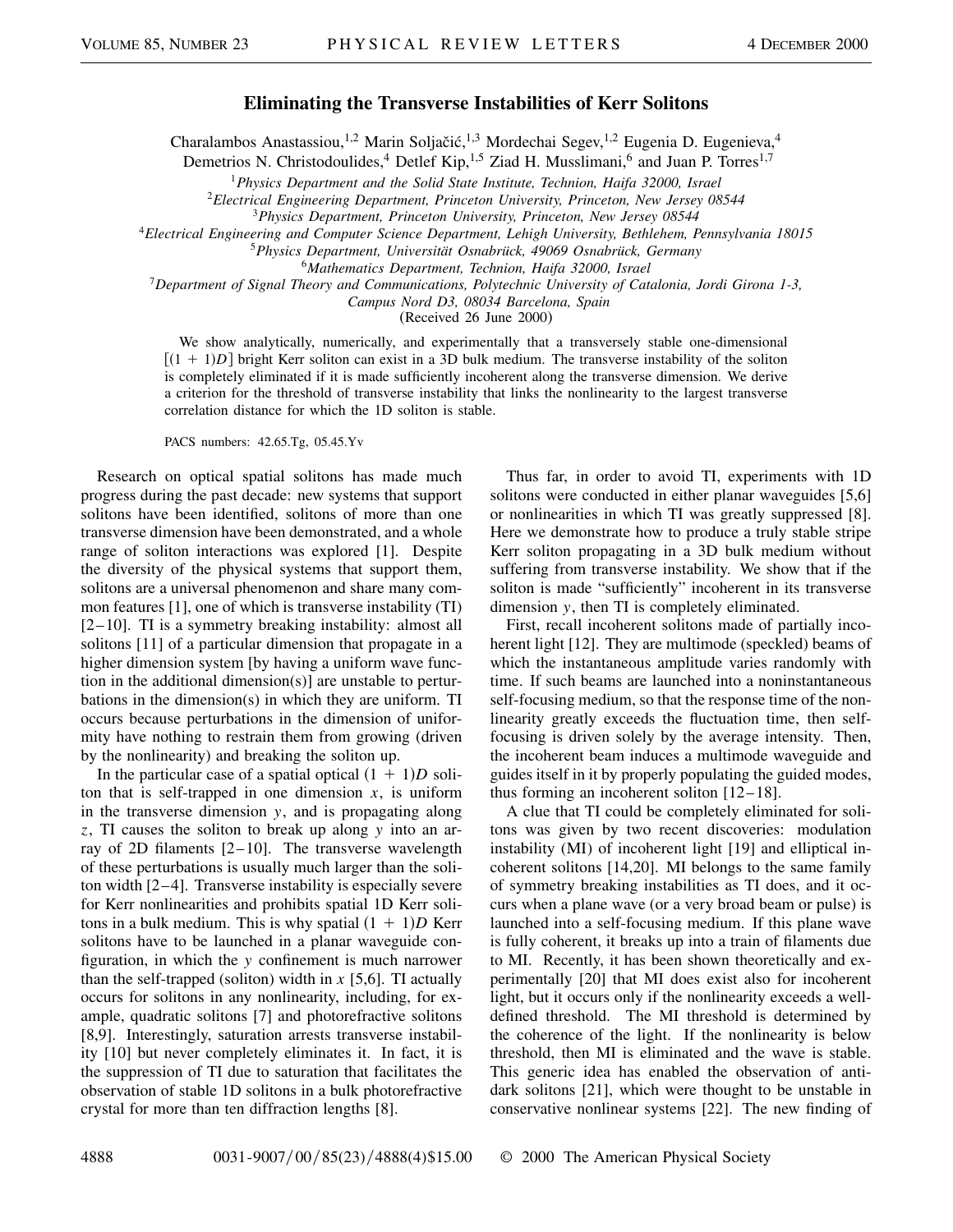*ik*

incoherent elliptical solitons [14,20] is based on having different coherence function for the two transverse dimensions of self-trapping. Combing these ideas, one can generate a 1D soliton that is fully coherent in *x* (direction of trapping), partially incoherent but uniform in *y*, and propagating along *z*. The intimate relation between TI and MI suggests that TI of incoherent beams should also exhibit a threshold for its existence. Therefore, if the degree of coherence in *y* is such that TI is below the threshold, all transverse perturbations are suppressed and TI is eliminated. This is the core idea of our Letter. The idea of using the threshold to eliminate TI applies to any type of nonlinearity, yet we will concentrate on the Kerr nonlinearity for two reasons. First, wave propagation in Kerr media is described by the cubic nonlinear Schrödinger equation (NLSE) which is one of the most general soliton equations [23]. Generally speaking, the NLSE describes envelope solitons in dispersive wave systems with weak symmetric anharmonicity. Second, the effect of TI for Kerr solitons is very strong and we can demonstrate a convincing difference between having TI and eliminating TI by making the soliton incoherent along *y*.

An incoherent beam can be represented as a series of coherent speckles that change, on average, every coherence time  $\tau_{coh}$ . We define  $B(x_1, y_1x_2, y_2, z) =$  $\langle E^*(x_2, y_2, z, t) E(x_1, y_1, z, t) \rangle$ , the spatial correlation func-

tion,  $E(x, y, z, t)$  being the slowly varying amplitude. The  $\langle \rangle$  denote averaging over the response time of the medium  $\tau$ , which is much larger than  $\tau_{coh}$ . From the paraxial wave equation we get [17]

$$
\frac{\partial B}{\partial z} - \frac{i}{k} \left\{ \frac{\partial^2 B}{\partial x \partial \rho_x} + \frac{\partial^2 B}{\partial y \partial \rho_y} \right\} = \frac{ik}{n_0} \{ \delta n(x_1, y_1, z) - \delta n(x_2, y_2, z) \} B, (1)
$$

where  $\zeta$  is the propagation direction,  $k$  is the carrier wave number,  $n_0$  is the bias refractive index,  $\delta n$  is the nonlinear contribution to the refractive index,  $x = (x_1 + x_2)/2$ ,  $y = (y_1 + y_2)/2$  are the middle point coordinates, and  $\rho_x = x_1 - x_2$ ,  $\rho_y = y_1 - y_2$  are the difference coordinates. When  $\rho_x = \rho_y = 0$ ,  $B(x, y, \rho_x, \rho_y, z)$  is the timeaveraged intensity  $I(x, y, z)$ . Let  $B_S(x, y, \rho_x, \rho_y) = u(x + z)$  $\rho_{x}/2$   $u^{*}(x - \rho_{x}/2)A_{n}(\rho_{y})$  be a *z*-independent solution of Eq. (1). It represents a 1D soliton stripe, which is self-trapped and fully coherent in  $x$ , while being uniform and incoherent along *y* with an angular spectrum of  $A_n(\rho_y)$ .  $u(x)$  is determined by the nonlinearity and can be taken to be real without loss of generality. To study TI, we add a small perturbation  $B_1$  to  $B_S$  where  $B_1 \ll B_S$ . The nonlinear index change in Kerr media is  $\delta n(I) = \gamma I$ , where  $\gamma$  is the nonlinear coefficient  $(n_2)$ . Linearizing Eq. (1) yields

$$
\frac{\partial B_1}{\partial z} - \frac{i}{k} \left\{ \frac{\partial^2 B_1}{\partial x \partial \rho_x} + \frac{\partial^2 B_1}{\partial y \partial \rho_y} \right\} = \n\frac{i k}{n_0} \gamma \left\{ \begin{array}{l} [B_1(x + \frac{\rho_x}{2}, y + \frac{\rho_y}{2}, \rho_x = 0, \rho_y = 0, z) - B_1(x - \frac{\rho_x}{2}, y - \frac{\rho_y}{2}, \rho_x = 0, \rho_y = 0, z)] B_S(x, y, \rho_x, \rho_y) \\ + [B_S(x + \frac{\rho_x}{2}, y + \frac{\rho_y}{2}, \rho_x = 0, \rho_y = 0) - B_S(x - \frac{\rho_x}{2}, y - \frac{\rho_y}{2}, \rho_x = 0, \rho_y = 0)] B_1(x, y, \rho_x, \rho_y, z) \end{array} \right\}.
$$
\n(2)

We seek solutions in the form  $B_1(x, y, \rho_x, \rho_y, z) = \exp(gz) \exp(i\alpha y) L(x, \rho_x) A_f(\rho_y) + \exp(g^*z) \exp(-i\alpha y) \times$  $L^*(x, -\rho_x)A_f^*(-\rho_y)$ , where  $\alpha$  is the transverse wave number, *g* is the TI growth rate (gain), and  $A_f(\rho_y)$  is the angular spectrum. The necessary condition  $B_1(x, y, \rho_x, \rho_y, z) = B_1^*(x, y, -\rho_x, -\rho_y, z)$  is satisfied [17,19]. Substituting  $B_1$  into Eq. (2) gives

$$
gL(x, \rho_x)A_f(\rho_y) - \frac{i}{k} \left\{ \frac{\partial^2 L(x, \rho_x)}{\partial x \partial \rho_x} A_f(\rho_y) + i \alpha \frac{dA_f(\rho_y)}{d\rho_y} L(x, \rho_x) \right\} = \n\frac{i k}{n_0} \gamma \left\{ \frac{[L(x + \frac{\rho_x}{2}, 0)A_f(0)e^{i\alpha \rho_y/2} - L(x - \frac{\rho_x}{2}, 0)A_f(0)e^{-i\alpha \rho_y/2}]u(x + \frac{\rho_x}{2})u(x - \frac{\rho_x}{2})A_n(\rho_y) + [u(x + \rho_x/2)^2 - u(x - \rho_x/2)^2]L(x, \rho_x)A_f(\rho_y)A_n(0) \right\}.
$$
\n(3)

We are interested in determining the threshold condition: to find the conditions under which the growth rate  $g(\alpha)$  goes from a positive value to a negative value for all  $\alpha$ . The procedure of determining the threshold applies to any form of spatial coherence (angular power spectrum), but for simplicity, we consider an initial Gaussian angular power spectrum  $A_n(\rho_y) = \exp[-(\rho_y \theta_0 k/2)^2]$ , where  $\theta_0$  defines the degree of coherence (correlation distance). The higher  $\theta_0$  the more incoherent the soliton is. For a fully coherent soliton, if we were to calculate the growth rate *g* as a function of transverse wave number  $\alpha$ , then *g* starts from 0 (at  $\alpha = 0$ ), increases and reaches a maximum positive value (at the wave number with the largest growth rate), and then drops back to 0 at  $\alpha$  associated with

the "cutoff wavelength" [2–4]. This means that for a coherent soliton, the growth rate is positive (and TI exists) for a band of wave numbers  $\alpha$  between zero and the cutoff wave number. For a soliton that is partially coherent in *y*, we expect that for  $\theta_0$  small enough (a beam that is coherent enough),  $g(\alpha)$  will be positive in a band of wave numbers, just as the coherent case. But, as  $\theta_0$  increases, this band becomes narrower until it completely disappears at some value  $\theta_{0T}$ . If  $\theta_0$  is larger than this value, then TI is eliminated. We therefore expect that, at the threshold  $\theta_0 = \theta_{0T}$ , the two boundary points at which  $g(\alpha) = 0$  (one at  $\alpha = 0$ ) and the other at the cutoff wave number) coincide. Thus, we seek the value of  $\theta_0$  at which (i)  $g(\alpha = 0) = 0$  and (ii)  $g'(\alpha = 0) = 0$ . We solve Eq. (3) by expansion while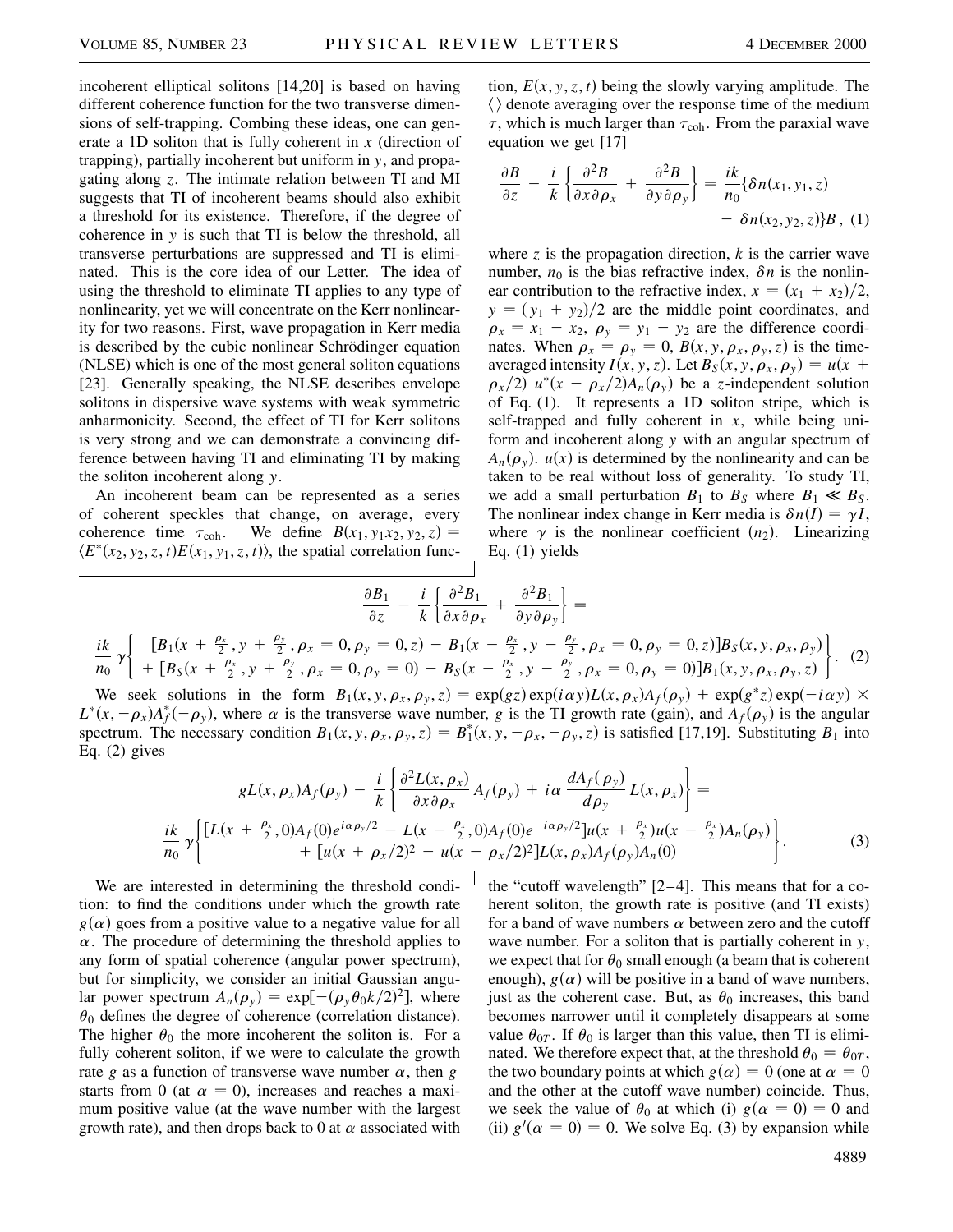retaining up to  $O(\alpha)$ . This eliminates the first term on the left-hand side (LHS) because  $g = O(\alpha^2)$ . The growth rate of the transverse instabilities, *g*, is independent of *x* [2–4] even though the actual shape of the perturbations depends on *x*. We can therefore seek solutions of Eq. (3) under the conditions (i) and (ii) at the center of the soliton, i.e., at  $x = \rho_x = 0$ , and assume that the threshold we find is the same everywhere on the soliton. It can be easily shown (by expanding into derivatives with respect to  $x_1$  and  $x_2$ ) that the second term of the LHS is zero for  $x_1 = x_2$ , i.e., for  $\rho_x = 0$ . Thus, from Eq. (3) we get

$$
\frac{\alpha}{k} \frac{dA_f(\rho_y)}{d\rho_y} L(0,0) = -\frac{kI_0}{n_0} \gamma L(0,0) \alpha \rho_y A_f(0)
$$
  
 
$$
\times \exp[-(k\theta_{0T}\rho_y/2)^2], \quad (4)
$$

where  $I_0 = u(0)^2$  is the peak intensity of the soliton. It is unlikely that a small perturbation will alter the coherence statistics of the soliton (especially here that propagation effects, given by *g*, are of the order of  $\alpha^2$  and are ignored). Thus, we assume that  $A_f(\rho_y) = A_n(\rho_y)$ . Equation (4) gives the threshold condition  $\theta_{0T}^2 = 2\Delta n_0/n_0$ , where  $\Delta n_0 = \gamma I_0$  is the maximum change in the refractive index. One can actually calculate, using numerical methods similar to [10], the function  $g(\alpha)$  and from it obtain the threshold for any angular distribution function [24].

To verify the analytic predictions, we perform simulations using the coherent density approach [12]. We launch a 1D Kerr soliton with a Gaussian angular power spectrum,  $A(\rho_y) = \exp[-(\rho_y \theta_0 k/2)^2]$ , for various values of  $\theta_0$ . In this example,  $n_0 = 2.3$ ,  $\lambda = 0.5$   $\mu$ m in vacuum, FWHM = 9  $\mu$ m, which yields a  $\Delta n_0 = 0.0001056$  and an analytic prediction of the threshold of  $\theta_{0T} = 0.55^{\circ}$ . Our results are displayed in Fig. 1, where we show images of the intensity distribution of the soliton and cross sections of the intensity along *y* for  $x = 0$ . Figure 1(a) shows the input soliton at  $z = 0$ , and Fig. 1(b) shows a fully coherent soliton ( $\theta_0 = 0^{\circ}$ ) after 0.8 cm of propagation. As clearly depicted there, TI breaks the soliton up into a train of 2D filaments. As we approach the threshold, the TI gain is getting smaller: As we set  $\theta_0$  to 0.5°, it takes a 4.5 cm propagation to exhibit signs of TI [Fig. 1(c)]. To show that TI is completely eliminated when the nonlinearity is below threshold, we increase  $\theta_0$  to 0.56°. As shown in Fig. 1(d), after 4.5 cm of propagation there are absolutely no signs of TI.

Our experiments are conducted in a photorefractive SBN:75 crystal in a setup similar to that of [12]. The beam is made spatially incoherent by passing it through a rotating diffuser. The rotating diffuser provides a new phase and amplitude distribution every  $\tau_{coh} \sim 1 \mu s$ , which is much shorter than the response time of the medium  $\tau \sim 1$  s. Unlike all previous experiments with incoherent solitons, here we need to generate a beam which is very narrow and fully coherent in *x*, yet uniform and partially incoherent *y*. To do that, we use a cylindrical lens which focuses the beam only in the *y* direction onto the rotating



FIG. 1. Simulations of a 1D Kerr soliton with a Gaussian spectrum, for various degrees of coherence. The predicted threshold is  $\theta_0 = 0.549^{\circ}$ . (a) Input intensity. (b) Output beam after 0.8 cm of propagation for a fully coherent beam  $\theta_0 = 0$ °; the soliton is destroyed by TI. (c) Output beam close to the threshold (for  $\theta_0 = 0.5^{\circ}$ ), after 4.5 cm of propagation: As the threshold is approached, TI gain is reduced and it takes a longer propagation before TI is evident. (d) Output beam for  $\theta_0 = 0.56^{\circ}$ , which is below the threshold, after 4.5 cm of propagation. TI is completely eliminated.

diffuser. Then, by moving the focal point of this lens closer (farther away) from the diffuser, we increase (decrease) the coherence in *y*. The *x* coherence is not affected by the translation of this lens. After the diffuser, the beam is collimated (to  $\sim$ 2 cm) and passed through a narrow (along *x*) slit. The slit is made narrower than the speckle size in *x*, and it effectively creates a 1D beam that is narrow and coherent in *x* and "infinitely" long (uniform) and incoherent in *y*. The slit is then imaged to the input face of the crystal. We get a reasonable estimate of the correlation distance by stopping the diffuser and measuring the average speckle size at the crystal input plane. Finally, we use an orthogonally polarized background beam that covers the crystal uniformly as necessary for photorefractive screening solitons [8]. The input and output faces of the crystal are imaged onto a CCD camera.

The photorefractive nonlinearity is in general saturable but resembles the Kerr nonlinearity when the peak intensity of the soliton normalized to the background intensity is much smaller than unity [8,25]. In our case, this ratio is  $\sim$ 0.1. At this normalized intensity, a soliton that is fully coherent in both *x* and *y* exhibits strong transverse instability [8]. We then gradually increase the incoherence in *y* (decrease the speckle size) until the soliton becomes transversely stable, while keeping all other parameters (applied field, intensity) constant. Our results are shown in Fig. 2. The 12  $\mu$ m FWHM input beam [Fig. 2(a)] linearly diffracts to a 60  $\mu$ m output after 6 mm propagation in the crystal [Fig. 2(b)]. The nonlinearity is turned on with the application of 2.7 kV/cm and the beam self-traps forming a soliton in *x*. When the beam is fully coherent, the soliton suffers from TI and breaks up into filaments [Fig.  $2(c)$ ]. When the beam is made incoherent in *y*, but with a large speckle size ( $\sim$ 100  $\mu$ m), the nonlinearity is still above